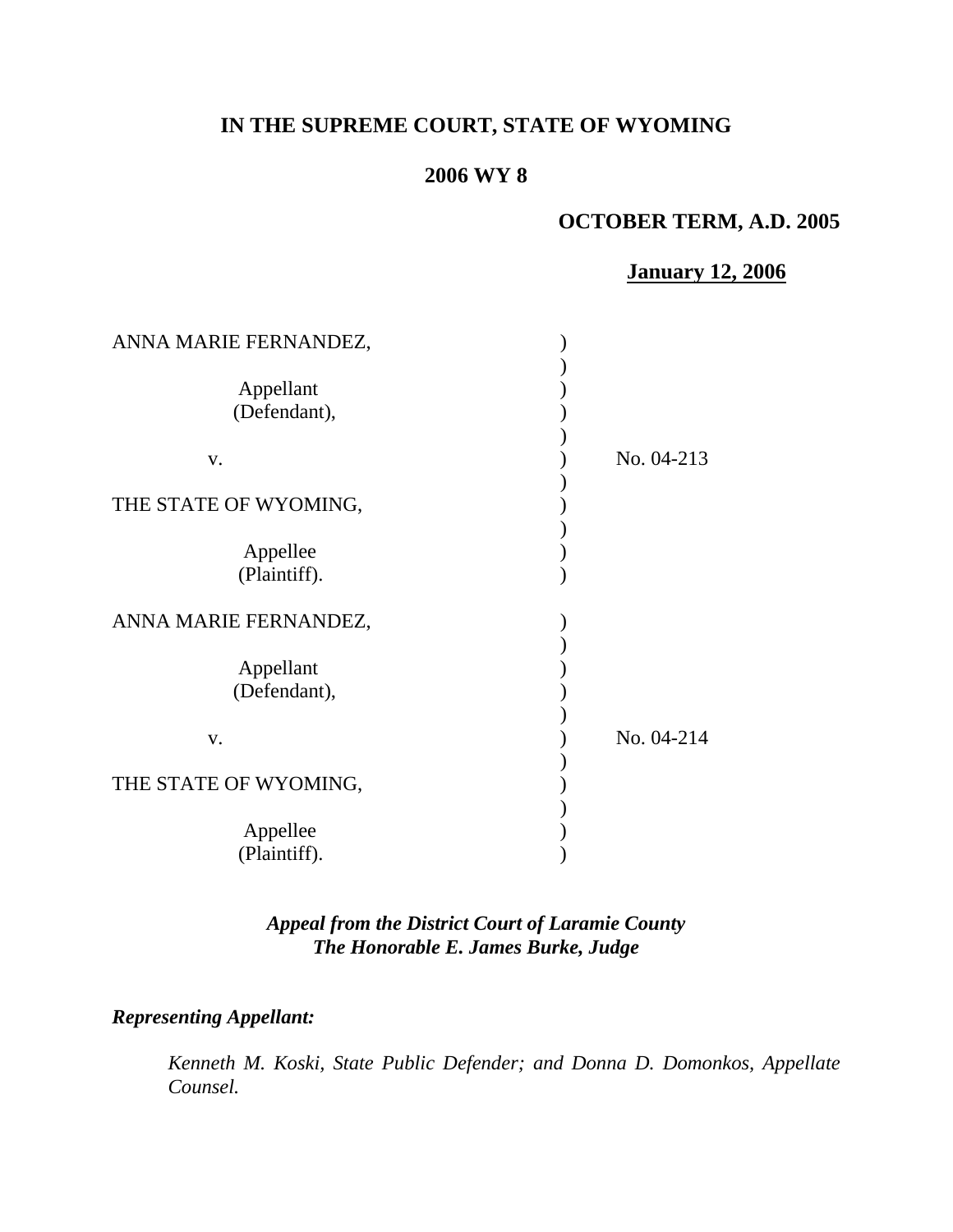#### *Representing Appellee:*

 *Patrick J. Crank, Attorney General; Paul S. Rehurek, Deputy Attorney General; D. Michael Pauling, Senior Assistant Attorney General; Eric Johnson, Director, Prosecution Assistance Program; Jenny L. Craig, Student Director; Eric Heimann, Intern; and Timothy Justin Forwood, Intern.* 

*Before HILL, C.J., and GOLDEN, KITE, and VOIGT, JJ., and DONNELL, D.J.* 

**NOTICE: This opinion is subject to formal revision before publication in Pacific Reporter Third. Readers are requested to notify the Clerk of the Supreme Court, Supreme Court Building, Cheyenne, Wyoming 82002, of any typographical or other formal errors so that correction may be made before final publication in the permanent volume.**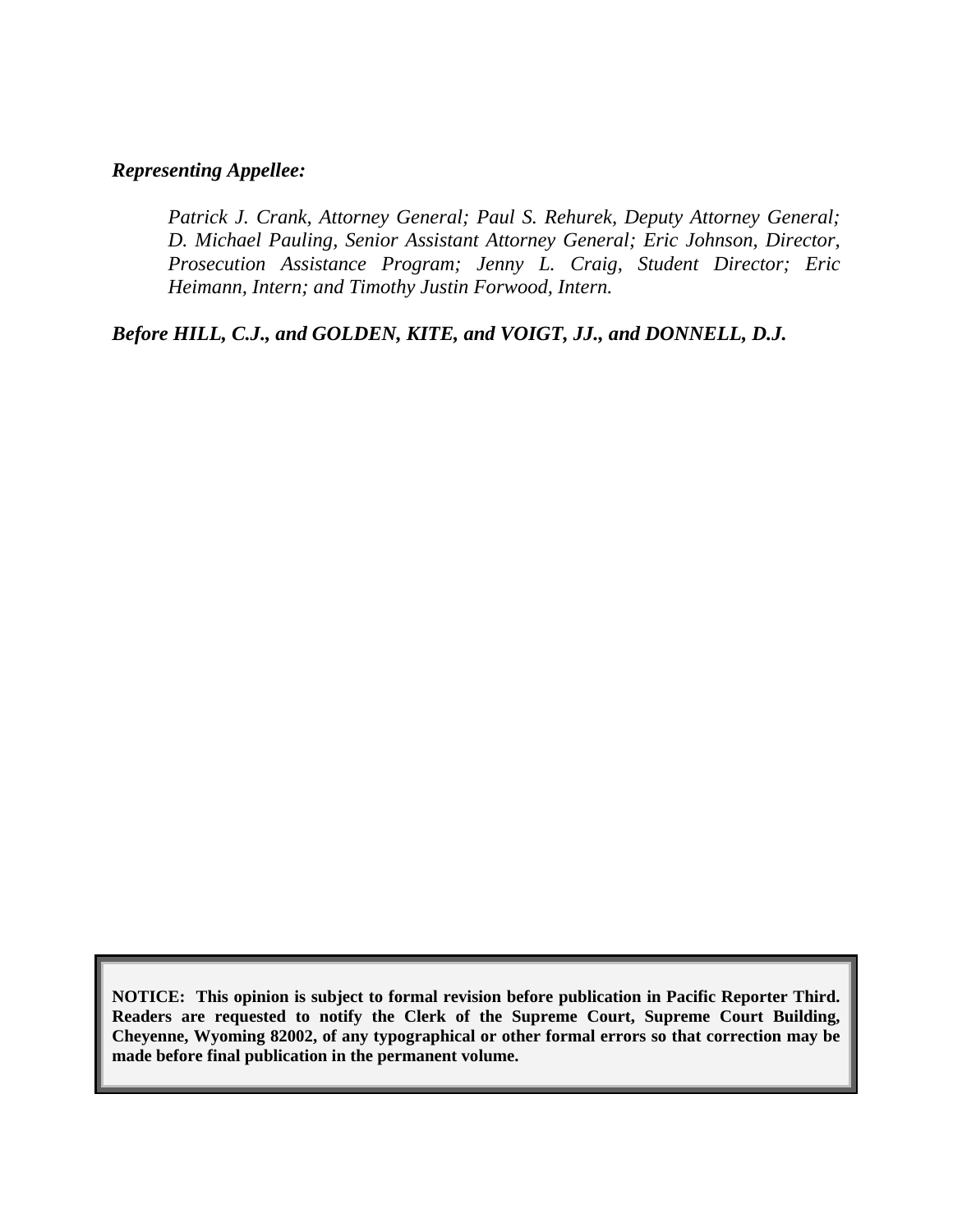### **VOIGT**, **Justice**.

[¶1] Anna Fernandez pled guilty to three counts of felony welfare fraud and four counts of felony cocaine-related charges, which cases were consolidated for sentencing before the district court. Fernandez now challenges these judgments and sentences, claiming that the State violated plea agreements in both cases during the sentencing hearing. We affirm.

### **FACTS**

[¶2] On January 16, 2003, an Information was filed in circuit court charging Fernandez with three counts of fraudulently obtaining welfare benefits, in violation of Wyo. Stat. Ann. § 42-2-112(h) (Michie 1997), and two counts of fraudulently obtaining food stamps, in violation of Wyo. Stat. Ann. § 42-2-112(a) (Case No. 04-214, "the welfare fraud case").

[¶3] Fernandez was subsequently charged with four counts unrelated to the welfare fraud case: two counts of delivery of cocaine, in violation of Wyo. Stat. Ann. § 35-7- 1031(a)(i) (LexisNexis 2001); one count of possession with intent to deliver cocaine, in violation of Wyo. Stat. Ann.  $\S$  35-7-1031(a)(i); and one count of conspiracy to deliver cocaine, in violation of Wyo. Stat. Ann. § 35-7-1031(a)(i) and Wyo. Stat. Ann. § 35-7- 1042 (LexisNexis 2001) (Case No. 04-213, "the cocaine case").

[¶4] The cases proceeded separately through the court system until sentencing. On September 18, 2003, an agreement was reached wherein Fernandez pled no contest to three of the five counts in the welfare fraud case and the State agreed to recommend probation at sentencing. The remaining two counts were dismissed by the State. Sentencing on the welfare fraud case was delayed pending the outcome of the cocaine case.

[¶5] Fernandez pled guilty to all charges in the cocaine case on April 12, 2004. The welfare fraud case was consolidated with the cocaine case and a sentencing hearing was held on July 12, 2004. At that hearing, the district court sentenced Fernandez to imprisonment for forty-two months to eight years on each count in the cocaine case, the sentences to run concurrently. The district court further imposed a three- to five-year term of imprisonment in the welfare fraud case, but suspended that sentence and placed Fernandez on probation for five years. The sentences in the two cases were to run consecutively, with the cocaine sentence to be served prior to the welfare fraud sentence. On July 19, 2004, the district court issued written orders confirming the oral sentences. It is from those judgments and sentences that Fernandez now appeals.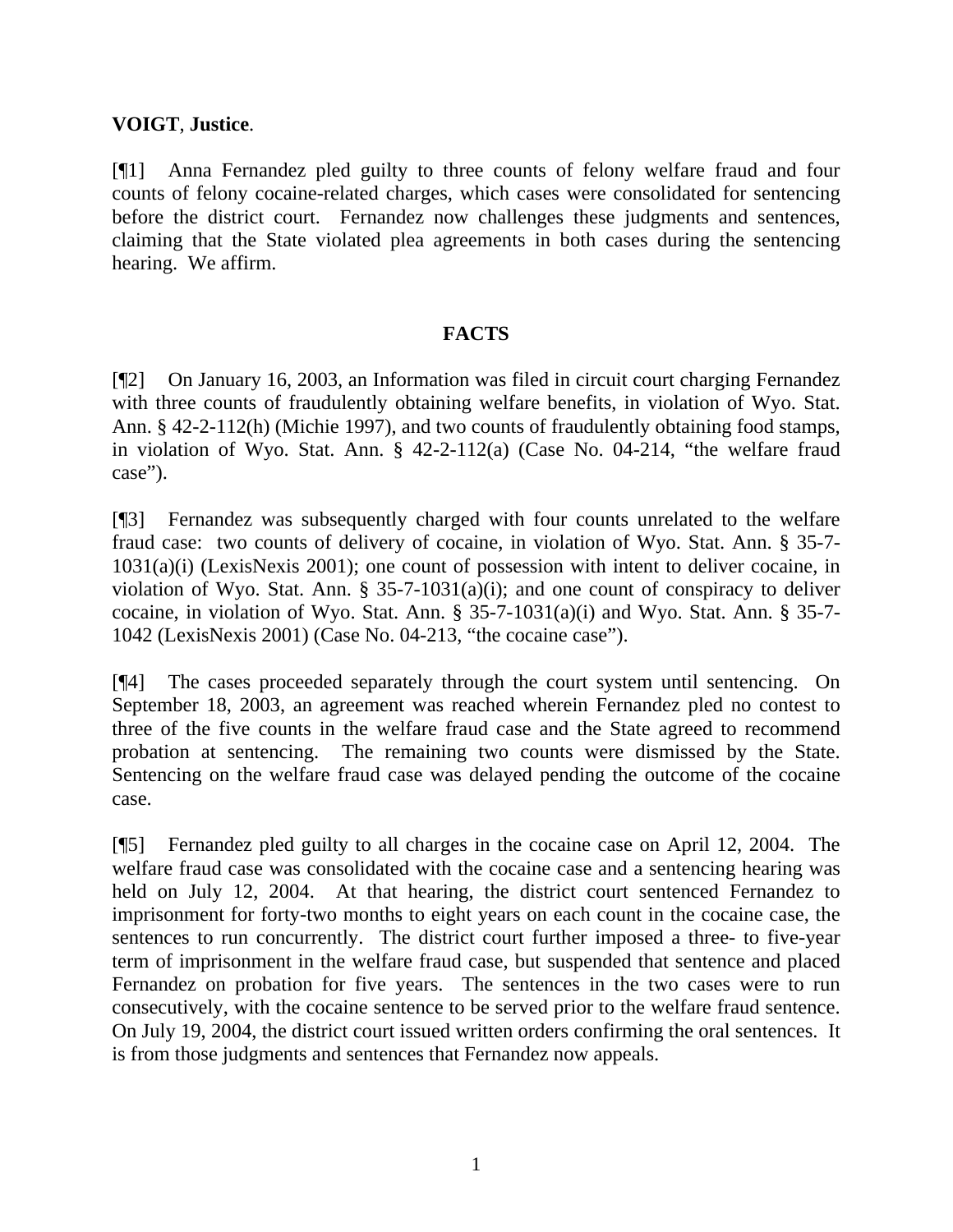#### **STANDARD OF REVIEW**

[¶6] Our standard for reviewing claimed breaches of plea agreements is well known:

 "When a plea of guilty rests to any significant degree on a promise or agreement by the State, that promise must be fulfilled. Whether the prosecutor has violated the plea agreement is a question that is reviewed de novo." *Herrera v. State*, 2003 WY 25, ¶ 8, 64 P.3d 724, ¶ 8 (Wyo.2003). A plea agreement is a contract between the defendant and the State and thus general principles of contract law apply to the agreement.

*Rutti v. State*, 2004 WY 133, ¶ 42, 100 P.3d 394, 410 (Wyo. 2004), *cert. denied*, 125 S.Ct. 1990 (2005).

> Furthermore, we have said that the prosecutor may not play fast and loose with the established terms of a plea agreement and must explicitly stand by those terms agreed upon. *Herrera* [*v. State*, 2003 WY 25] at ¶ 18, [64 P.3d 724, 729 (Wyo.2003)]. If the prosecutor's performance of the terms of a plea agreement is not possible, a withdrawal of the plea is the correct remedy. The prosecutor's remedy was not to violate or mischaracterize the agreement but rather move to withdraw the plea agreement if she did not wish to be bound to its terms. Neither the principles of fairness nor the principles of contract law allow the State to retain the benefit of the agreement while avoiding its obligation. *See State v. Rardon*, 2002 MT 345, ¶ 18, 313 Mont. 321, 61 P.3d 132, ¶ 18 (Mt.2002). "[I]t would be unfair to accept a guilty plea where part of the bargain, upon which the plea was based, was breached. The defendant had not agreed to plead guilty to charges under terms other than those set forth in the agreement." *Cardenas v. Meacham*, 545 P.2d 632, 638 (Wyo.1976) (explaining the rationale behind the *Santobello*  [*v. New York,* 404 U.S. 257, 92 S.Ct. 495, 30 L.Ed.2d 427 (1971)] decision.)

*Ford v. State*, 2003 WY 65, ¶ 18, 69 P.3d 407, 412 (Wyo. 2003).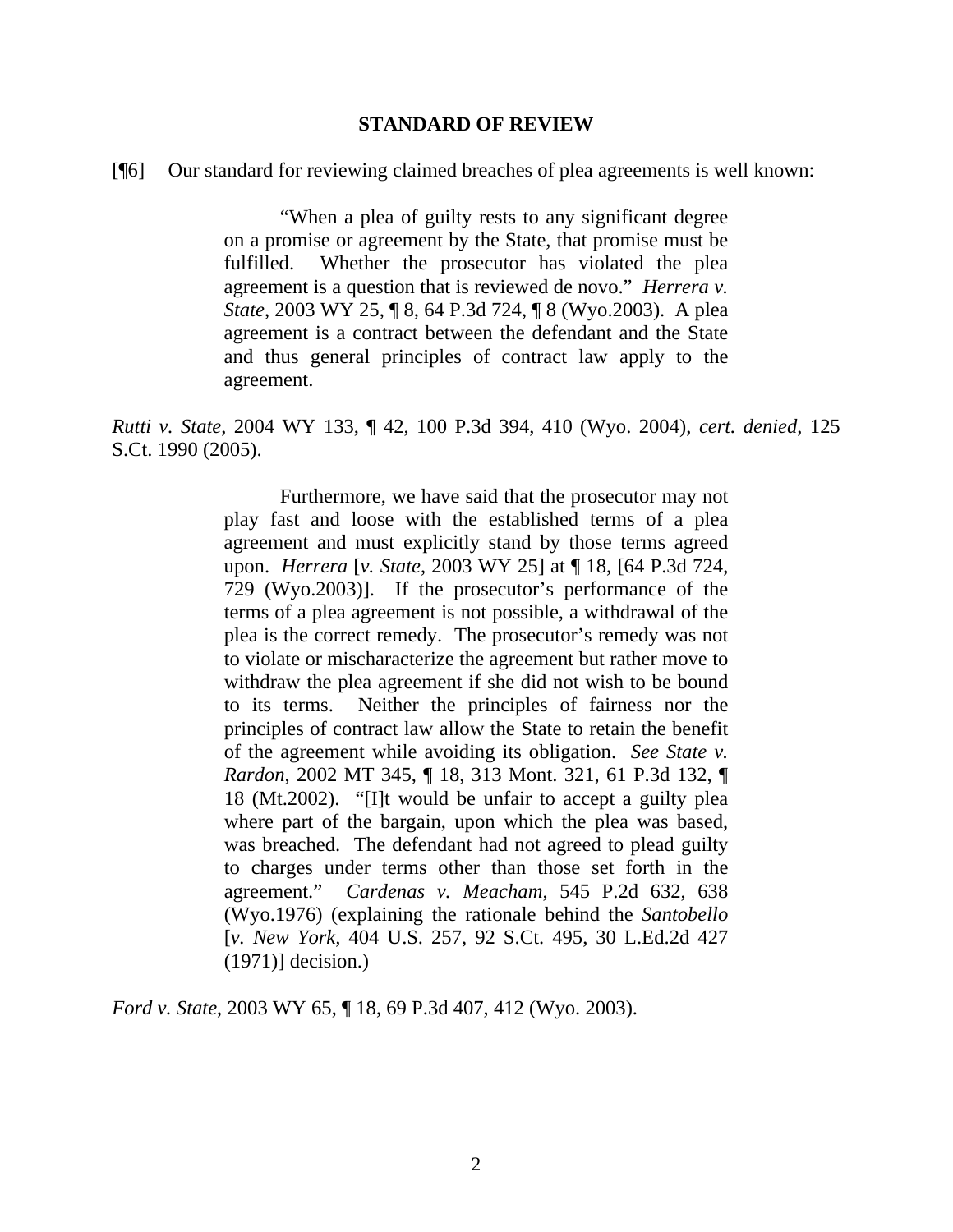#### **DISCUSSION**

#### **Welfare Fraud Plea Agreement**

. . . .

[¶7] Fernandez claims that the State breached the plea agreement in the welfare fraud case when it argued at the consolidated sentencing hearing for a term of incarceration in the cocaine case. When reviewing breaches of plea agreements, we apply a two-part test. We "(1) examine the nature of the promise; and (2) evaluate the promise in light of the defendant's reasonable understanding of the promise at the time the plea was entered." *Schade v. State*, 2002 WY 133, ¶ 5, 53 P.3d 551, 554 (Wyo. 2002). Because we have not been presented with plea agreements reduced to writing, "we must look to the recitation of the plea agreement given at the change of plea hearing to determine the terms of the agreement." *Ford*, 2003 WY 65, ¶ 12, 69 P.3d at 411.

[¶8] The express terms of the plea agreement in the welfare fraud case are not at issue here. At the change of plea hearing, counsel for Fernandez detailed both the nature of the promise and Fernandez's understanding of the plea agreement:

> [Defense counsel]: . . . In exchange for Ms. Fernandez's pleading guilty to three of the five counts charged in the information, the district attorney's office has agreed to recommend a three- to five-year suspended sentence with five years of probation with a suggestion that the Court end probation earlier when restitution is paid in full prior to the end of the five years. The restitution amount would be stipulated to [be] \$6,500.

> There are other charges that are pending before another judge and that this does not have anything to do with that.

> An additional agreement is that the suggestion of a three- to five-year suspended sentence as to all counts would be concurrent both as to the suspended portion and as to the period of probation and that's as to this case only.

> > I believe that's the total of the plea agreement.

[Prosecutor]: (Nodded head.)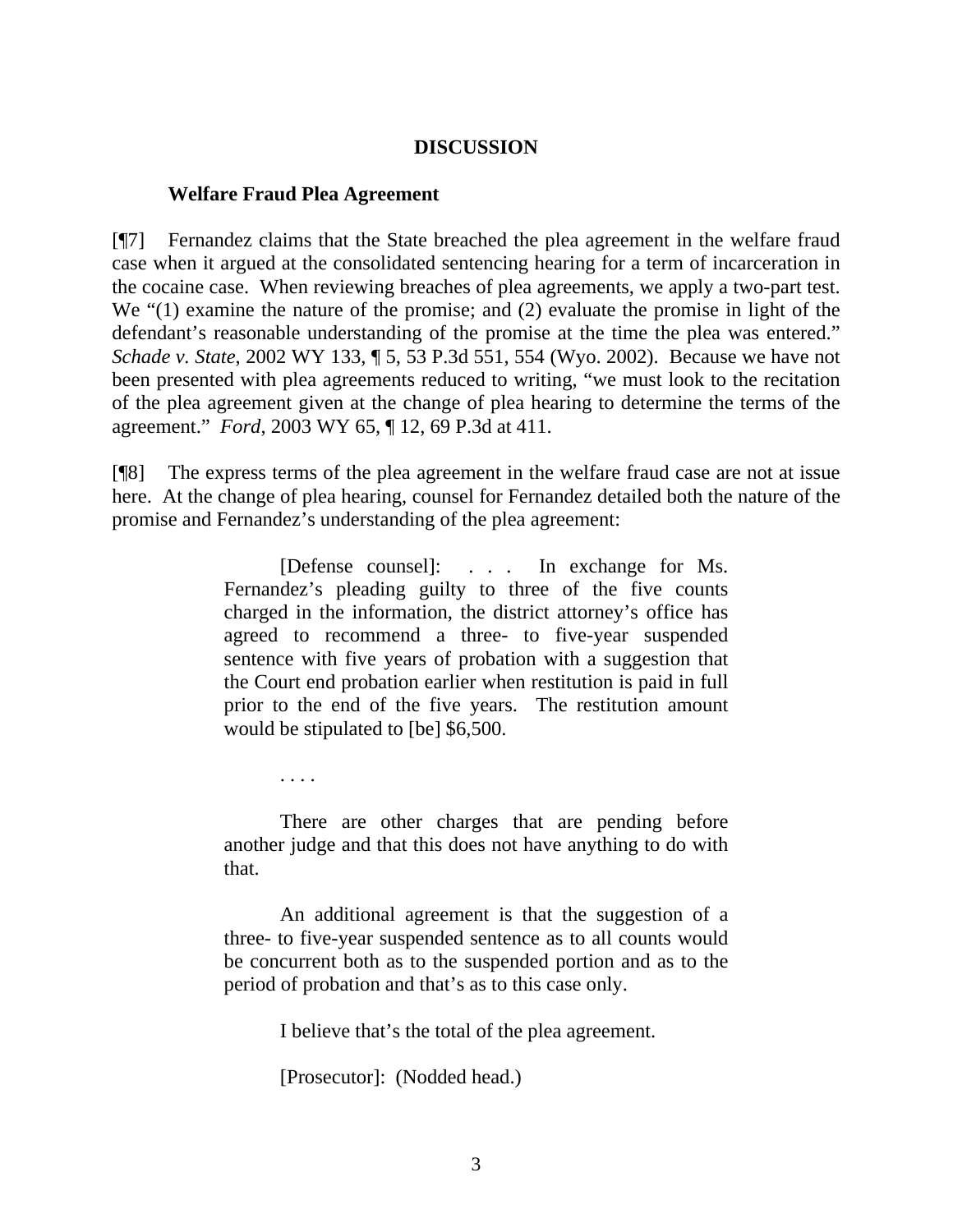THE COURT: Is that your understanding also, Ms. Fernandez?

[Fernandez]: Yes, it is, Your Honor.

[¶9] The issue here is whether the State complied with the undisputed terms of this agreement. At the consolidated sentencing hearing for both the welfare fraud and the cocaine cases, the State characterized the agreement as follows:

> [Prosecutor]: . . . [T]he agreement as outlined was to recommend probation on this offense to give her an opportunity to pay the restitution that would be due and owing. The agreement was entered into and brought before this Court with the understanding that the drug cases were still outstanding and would most likely result in a Women's Center incarceration for the time while the welfare fraud was specifically to be addressed on the record to that case only --

[¶10] Defense counsel objected to this statement and later explained:

 [Defense Counsel]: My objection, Your Honor, I just want to make it clear before I start. My objection to [the prosecutor's] comments, I believe her comments regarding the welfare fraud case, those were to be suspended based on an understanding that she was to get a sentence at the penitentiary is not true and is not reflected in the record, but I have not read it today. My understanding is that she may have been contemplating, but that does not mean that's part of the agreement. And my guess is that is what she was contemplating, but I believe those comments are inappropriate.

[¶11] Fernandez claims that, by stating that "the drug cases were still outstanding and would most likely result in a Women's Center incarceration," the State breached the plea agreement reached in the welfare fraud case. She contends that the State was representing to the district court that, as part of the plea agreement in the welfare fraud case, Fernandez had agreed to accept a term of incarceration in the cocaine case. After reviewing the transcripts from sentencing and the record as a whole, we are satisfied that the welfare fraud plea agreement was not breached.

[¶12] The prosecutor's statement did not violate the plea agreement. The State clearly represented to the district court that the welfare fraud plea agreement "was specifically to be addressed on the record to that case only." Nonetheless, Fernandez claims that the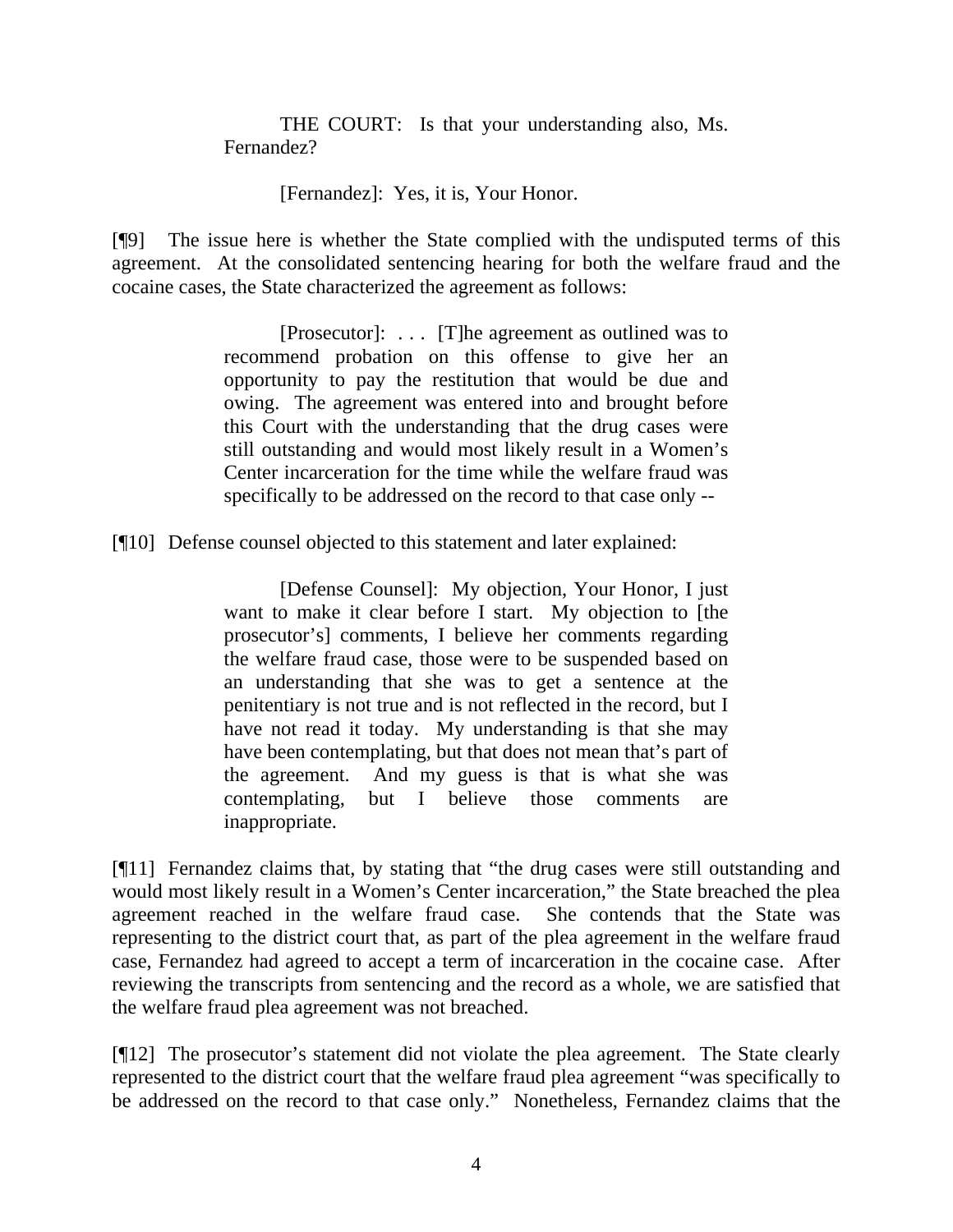State impermissibly argued that incarceration was "contemplated" in the cocaine case and that Fernandez had agreed to such incarceration. At sentencing, the State and Fernandez engaged in a lengthy argument about what was and was not "contemplated" in the welfare fraud plea agreement and whether Fernandez had agreed to incarceration as part of that agreement. Throughout this discussion, however, the State was careful to clarify that the plea agreement was unrelated to any sentencing recommendation in the cocaine case:

> [Prosecutor]: . . . I want the record to be very clear that at the change of plea hearing on the welfare fraud case that was before this Court at that time, [defense counsel] stated on two different occasions acknowledgement that the agreement in that case only had to do with the welfare fraud and there were other charges pending in front of another Court and that we weren't going to discuss those.

[¶13] The district court, moreover, understood from the discussion at sentencing that the plea agreement did not include, nor was the prosecutor claiming that it included, any agreement regarding the cocaine charges:

> THE COURT: Here's the way I understand the plea agreement: It was three to five, suspended, on the welfare fraud . . . .

> With regards to the cocaine charges, that's all up in the air that *there was no agreement with regards to that*. I think [defense counsel's] point was the probation in this case, the welfare fraud wasn't agreed to under a contemplation, under agreement, that it's okay we'll take probation on this because we're going to get jail on the cocaine - - it's all up in the air with regards to what is going to happen on the cocaine charges.

(Emphasis added.)

[¶14] The State performed its part of the plea agreement by recommending suspended forty-two month to five year sentences to be served concurrently, with five years probation. The State's argument for a term of incarceration in the cocaine case did not breach that agreement because, as the State made clear and the district court understood, the plea agreement in the welfare fraud case did not include any agreement in the cocaine case. It is true that some confusion was created by the prosecutor's saying that the "agreement was entered into and brought before this Court *with the understanding that* the drug cases were still outstanding and would most likely result in a Women's Center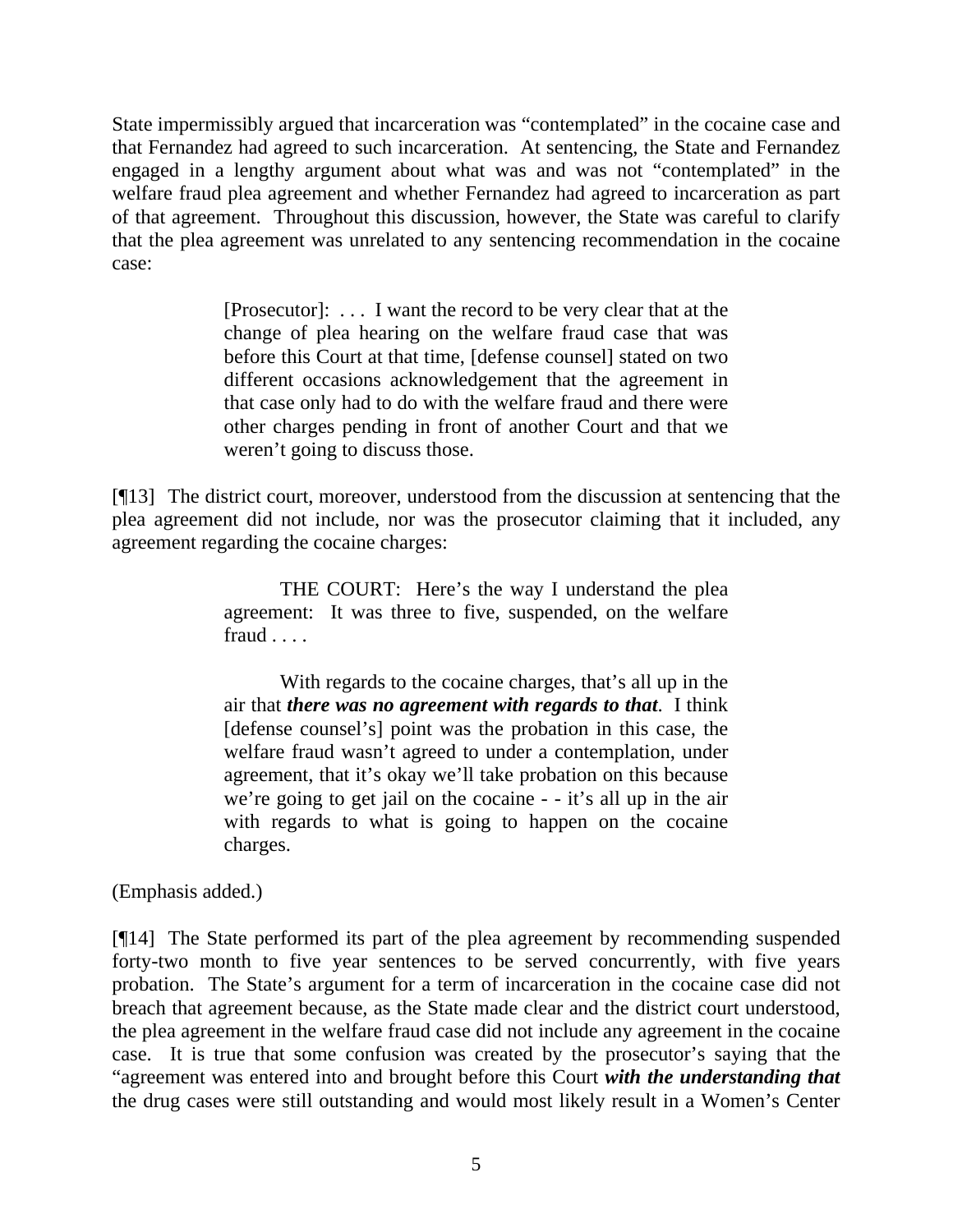incarceration." (Emphasis added.) One definition of "understanding" is, after all, "agreement." *Merriam-Webster's Collegiate Dictionary* 1289 (10th ed. 1999). However, in the ensuing discussion, the prosecutor made it clear that such an understanding was not part of the agreement. Accordingly, we find that the State did not breach the terms of the welfare fraud plea agreement and, therefore, affirm the judgment and sentence in Case No. 04-214.

#### **Cocaine Case Plea Agreement**

[¶15] Any plea agreement in the cocaine case was also unwritten. We therefore look to the recitation of the plea agreement at the change-of-plea hearing to attempt to determine whether an agreement existed and, if so, the content of such agreement. *Ford*, 2003 WY 65, ¶ 12, 69 P.3d at 411.

> [Defense attorney]: Miss Fernandez will be pleading to the counts of the information as charged. The only understanding that I have is that her guilty plea and factual basis to these, the district attorney will agree that she's accepted responsibility for her acts.

 [¶16] Fernandez claims that the State breached its promise to "agree that she's accepted responsibility for her acts" when it made the following argument at the consolidated sentencing hearing:

> [Prosecutor]: . . . The bottom line is this, as was put on the record before Judge Grant, *she entered those pleas essentially cold with no sentencing agreement with the understanding that if she did accept responsibility for her ongoing drug trafficking behavior, that the state would take that into account in terms of its recommendation* as to how long she should go to Women's Center.

> The problem is that the presentence report indicates that she doesn't believe she has pled to possession with intent to deliver or any other delivery offenses and clearly that's not what the record shows. She did in fact plead guilty to possession with intent to deliver and delivery of two counts and the additional counts of conspiracy.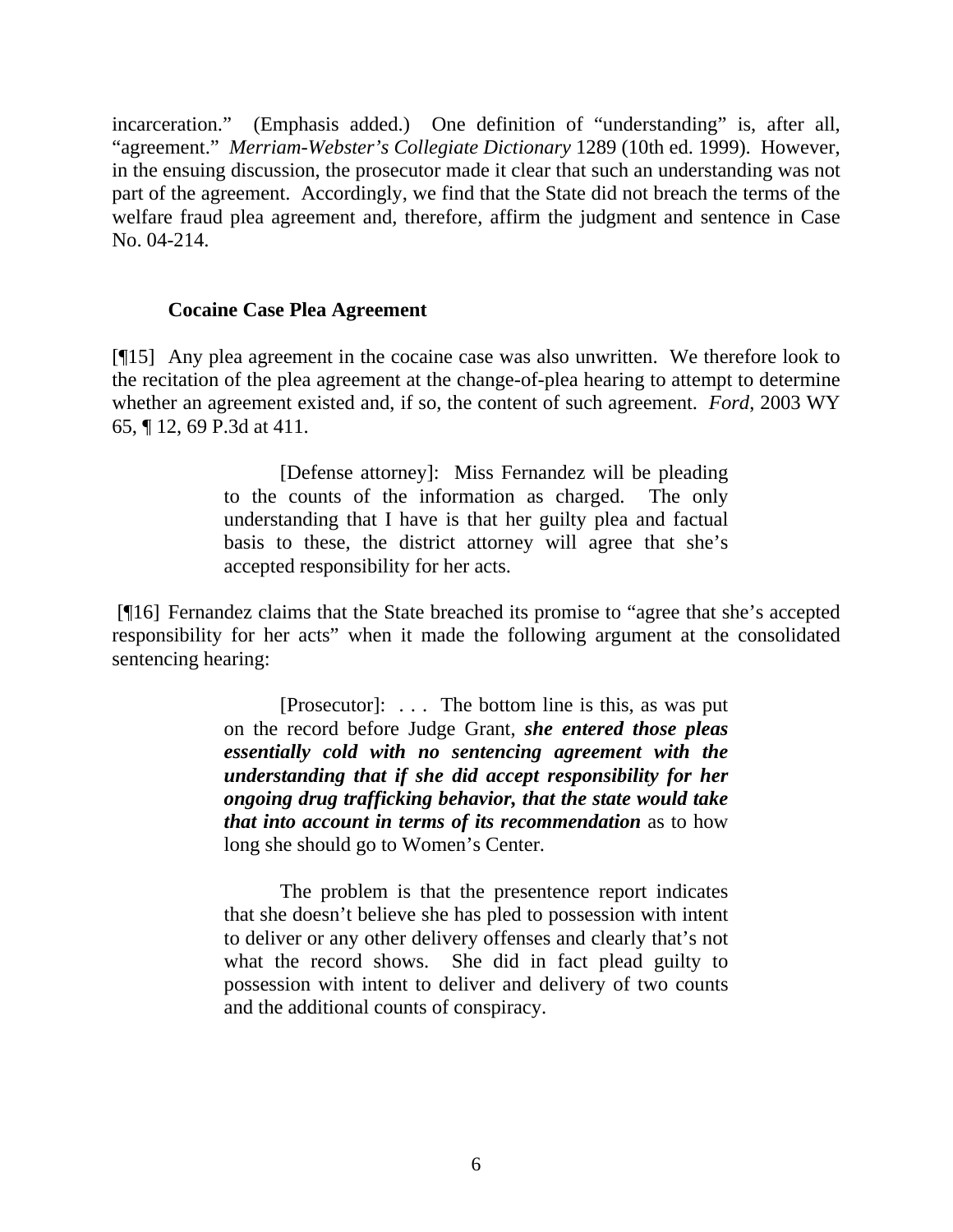The facts are outlined on the record that indicate as to what behavior she was pleading guilty to, but she has now turned around and said, no, I'm guilty of agreeing to being in the drug business but I didn't do these other things.

 [Defense attorney] just indicated that that presentence report is substantially correct, so *I don't understand how she can now argue that that's acceptance of responsibility for that behavior*.

(Emphasis added.)

[¶17] Defense counsel objected to parts of the statement dealing with the welfare fraud plea agreement, but not to these "responsibility" arguments. The initial question we must answer, then, is whether to review this alleged error under the *de novo* standard set out above or under the plain error standard of W.R.Cr.P. 52(b) and W.R.A.P. 9.05 as applied in *Rutti*, 2004 WY 133, 100 P.3d 394.

[¶18] In *Rutti*, 2004 WY 133, ¶ 40, 100 P.3d at 410, the appellant had agreed to plead guilty to two counts against him and, in exchange, the State agreed to dismiss two other counts charged in the information. The appellant argued that his plea agreement was breached when the State dismissed the two counts without prejudice such that they could be charged again at a later date. *Id.* However, Rutti never objected to the State's actions in the trial court. *Id.* We said that the

> first hurdle, then, is to prove plain error. Once again, "[p]lain error will not be assigned unless: (1) the record clearly reflects the incidents urged as error; (2) appellant is able to demonstrate violation of a clear and unequivocal rule of law; and (3) it is shown that a substantial right of the appellant was materially abridged."

*Id.* at ¶ 41, 100 P.3d at 410 (*quoting Seymour v. State*, 949 P.2d 881, 883 (Wyo. 1997)).

[¶19] Because Fernandez raises this issue for the first time on appeal, we think it clear that our review must be under the plain error standard. Therefore, we must first determine whether the record clearly reflects the incidents urged as error. The thrust of Fernandez's argument is that the plea agreement recited by Fernandez's attorney was breached by the State's argument at sentencing. As set out fully above, the record is clear as to which statements Fernandez is challenging.

[¶20] While the record is clear in that regard, Fernandez fails to show that, based on this record, a plea agreement actually existed. Therefore, we cannot find that the second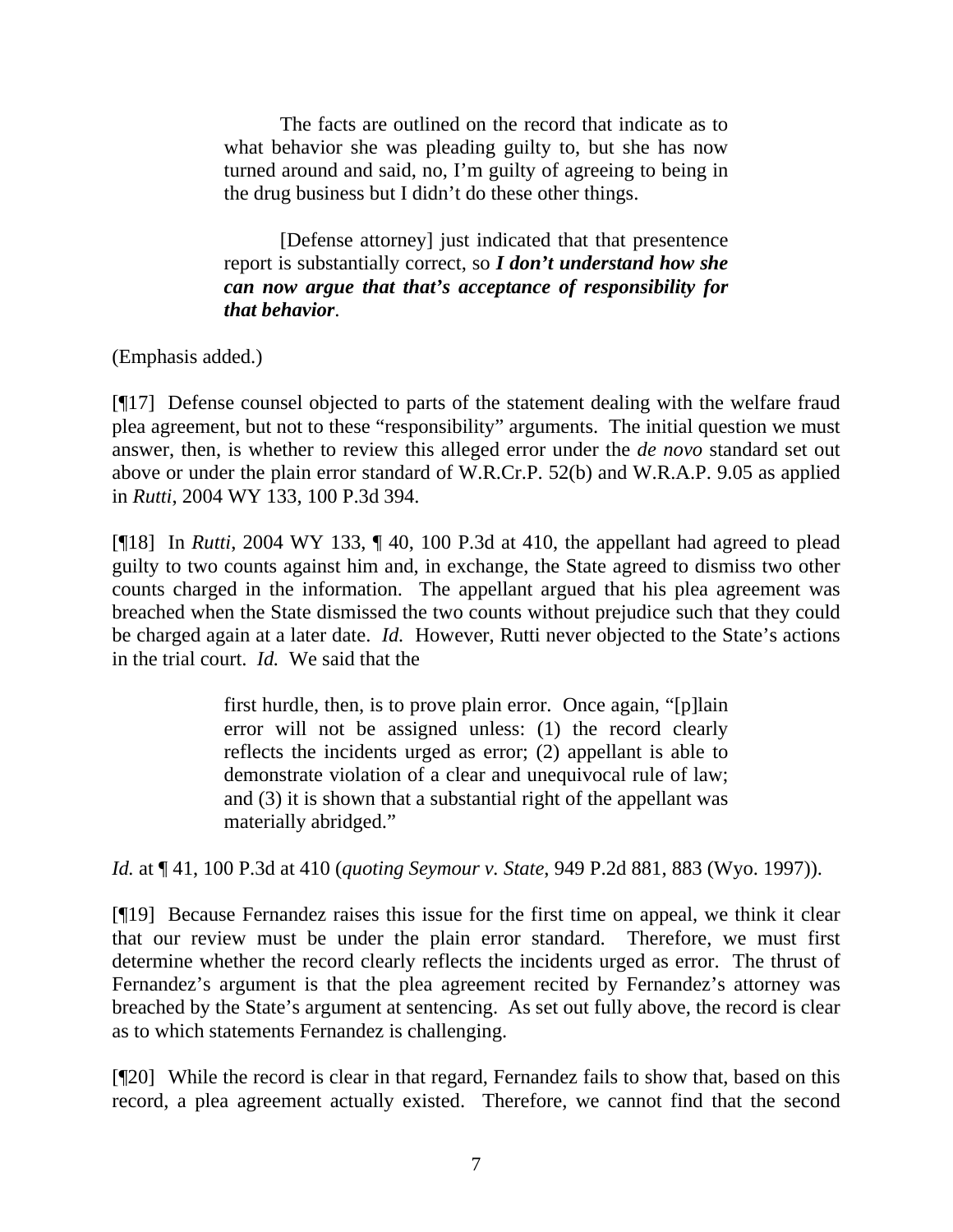prong of the plain error analysis has been satisfied. Under our plain error standard of review, an appellant must demonstrate a violation of a clear and unequivocal rule of law. As we have often stated, when a defendant pleads guilty in reliance on a promise from the State, the State must fulfill that promise. *Rutti*, 2004 WY 133, ¶ 42, 100 P.3d at 410. Fernandez has not shown this rule was violated because she has failed to show that she pled guilty in reliance on a plea agreement with the State.

[¶21] Because Fernandez failed to object to the prosecutor's comments, our review is difficult. As quoted above, the prosecutor spoke at length about Fernandez's failure to accept responsibility for the charges against her. The prosecutor also expressly characterized Fernandez's pleas in the cocaine case as "cold" and made "with no sentencing agreement." Prompted by the State's argument, the district court also discussed Fernandez's acceptance of responsibility in both cases in great detail:

> THE COURT: . . . This Court does have some questions, frankly, with regards to whether or not Ms. Fernandez is taking responsibility for her wrongful conduct. And notes in the presentence report on page six at the bottom of the page with regards to welfare fraud.

> The probation officer reports that "The defendant maintains that her actions do not constitute fraud. Mainly, because Tim Pena is in fact not the father of her daughter. She accepted this plea agreement only as a measure of good faith because in doing so she thought she would receive leniency in a pending drug offense." Which is sort of reverse, I think, of the argument that I heard with regard to the state's position.

> She also states that "The plea agreement is in fact a sort of scam perpetrated upon her by the district attorney's office. She further reports that the matter in her case has been complicated by the shuffle of defense attorneys and an attorney had not adequately represented her. She took the plea agreement because she believes that fighting the pending welfare case would be more difficult and only create more problems for her in other cases pending in court."

> The Court would note, although the Court has not reviewed the record, the Court recalls numerous opportunities this Court had to observe Ms. Fernandez in court and while I can't point to anything in the record, the Court recalls - certainly had some questions that at all of those hearings there